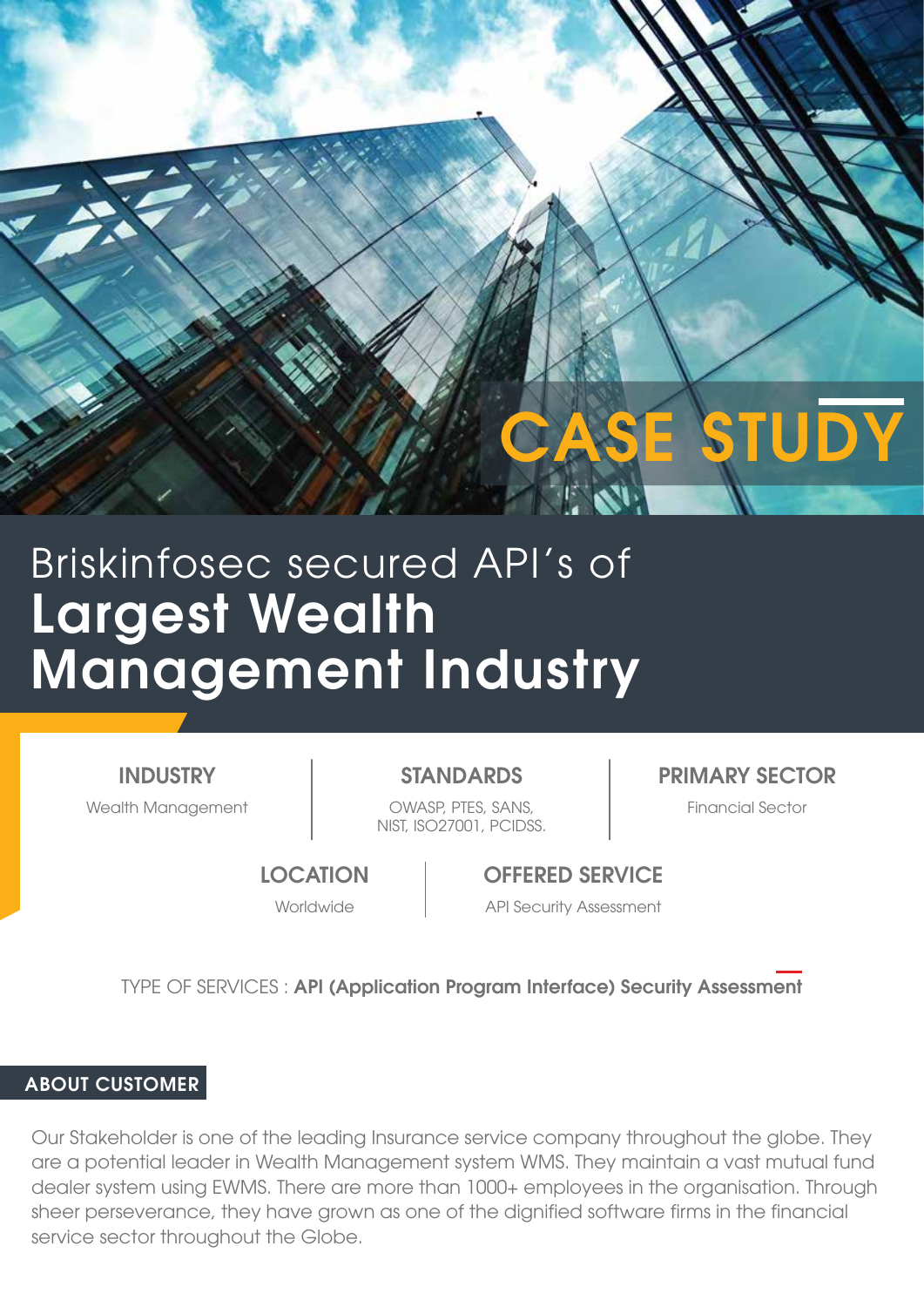#### ASSESSMENT SCOPE

Our Stakeholder provided us with the web application to be tested directly with login credentials to carry out grey box security assessment. Our primary goal is to successfully perform a complete Security Assessment VA/PT on their Application Program Interface (API) endpoints of web application flowing between client and server. The Client wanted us to conduct a complete grey-box API Penetration test and then fix the bugs for their internal and external web applications which were done by using the API endpoints. The client has also provided us with the API documentation for proactive testing.

#### THE SOLUTION

By using our BriskInfosec's team of security engineers, API security test was completed using the OWASP and SANS Standards.

Key highlights of the API security test are as below :

| Serious issues related to API testing like Input validation, Injection attacks and API based vulnerabilities were identified and then fixed which was given to the development team.

| We completely secured the web application API endpoints from OWASP common attack by hardening the default API configuration.

| We performed vulnerability assessment by the usage of both automation and manual scanning tools for identification of the issues.

| Proxy-based tools like Burp Suite Pro, Fiddler and OWASP ZAP proxy tools are used for effective security assessment.

**I** We provided the complete bug fixing document as a reference to the client's development team.

### TECHNICAL SECURITY ASSESSMENT REPORT

At the end of the security assessment, we have identified 35 potential security vulnerabilities and then documented technical security assessment report with proper POC, and also we shared the same over protected PDF.

#### ISSUE TRACKING SHEET

All the identified issues were captured and will be subjected for the retest review in an XLS format.

#### REASSESSMENT REPORT

Overview of the entire engagement we have conducted retest on fixed issues and captured open issues which exist on the application.

#### **CHALLENGES**

By conducting a complete API security test, we faced some unforeseen difficulties due to the complexity of the API endpoints workflow of the financial application. Due to this, the assessment process consumed much time for thoroughly testing every endpoint. However, with sheer grit, BriskInfosec triumphantly reduced the risks of sensitive user data through the usage of secure API's.

#### THE DELIVERABLE

Briskinfosec security assessment report and remediation information provided were customised to match the Client's operational environment and development framework. The following reports were submitted to the customer. Key highlights of the API security test are cited below :

#### | RISK BENEFITS

BriskInfosec reduced security risks by assessing the customer's infrastructure vulnerabilities and recommended solutions with proven methods for enhancing security

# | COST SAVINGS

BriskInfosec suggested cost-effective measures based on the customer's business requirements that ensure security and continuity of their business.

#### **CUSTOMER SATISFACTION**

API security testing was conducted with minimum interruption and damage across customer systems to identify security vulnerabilities, impacts and potential risks.

#### SUPPORT

We are offering 1year support with a periodic security assessment.